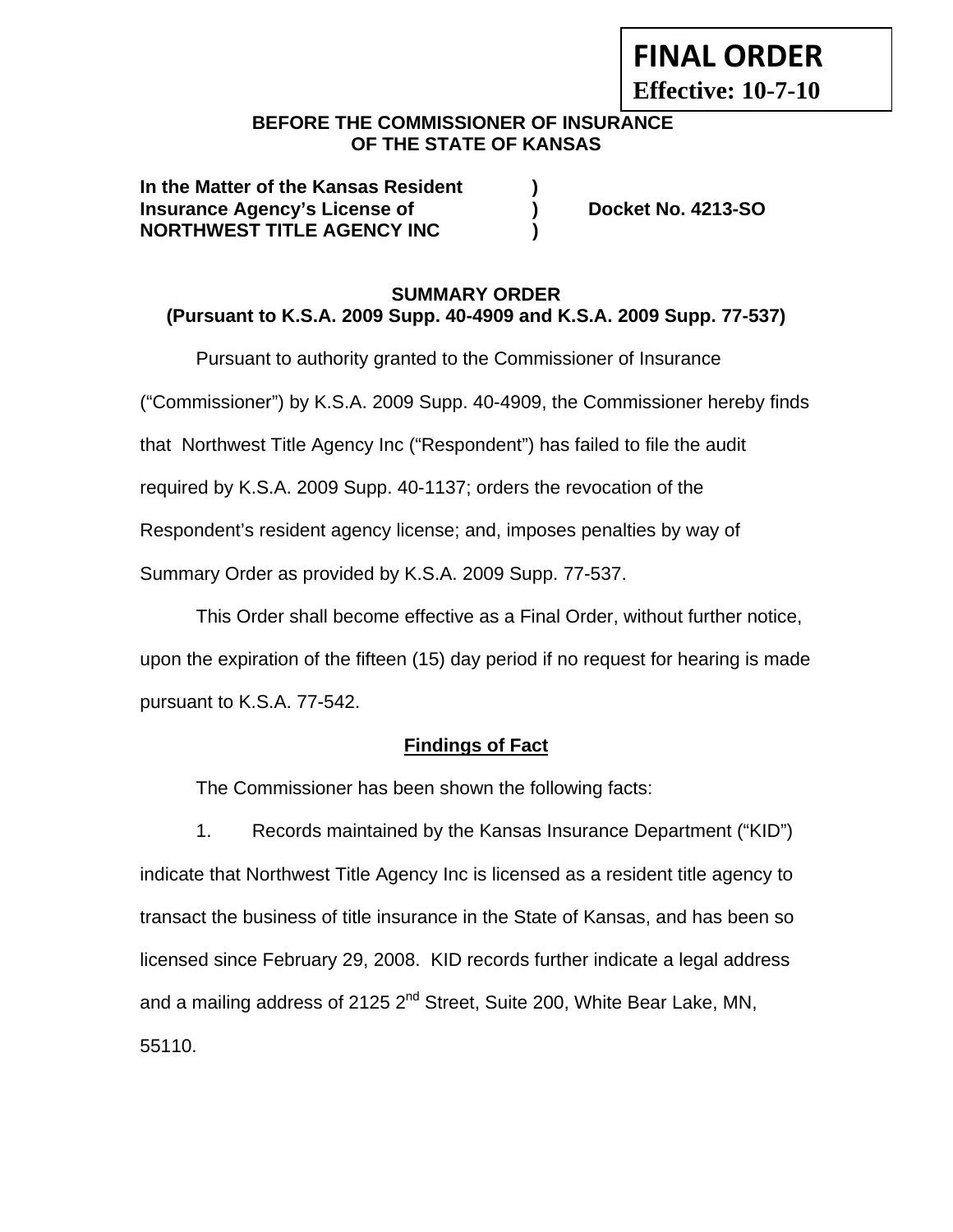2. The Commissioner of Insurance ("the Commissioner") has jurisdiction over the subject matter of this proceeding, and this proceeding is held in the public interest.

3. On or about February 29, 2008, Respondent was issued a Kansas resident agency license.

4. On or before February 29, 2008, Respondent provided to KID a legal and mailing address of 2125 2<sup>nd</sup> Street, Suite 200, White Bear Lake, MN, 55110.

5. On or about May 4, 2010, KID notified Respondent that K.S.A. 2009 Supp. 40-1137 had been amended and required Respondent to file annual audits of escrow, settlement and closing accounts with KID within 30 days after the close of the calendar year.

6. On or about July 15, 2010, KID again notified Respondent that KID had not received the audit and offered the Respondent another opportunity to present facts or arguments if it disagreed with any of the facts or legal conclusions set forth in this Order and that letter.

7. KID has not received an audit from Respondent for the calendar year 2009, nor any other response to its letters to Respondent.

#### **Applicable Law**

8. Kansas Statutes Annotated ("K.S.A.") 2009 Supp. 40-1137(b) states, in relevant part:

(e) Each title insurance agent shall have an annual audit made of its escrow, settlement and closing deposit accounts, conducted by a certified public accountant or by a title insurer for which the title insurance agent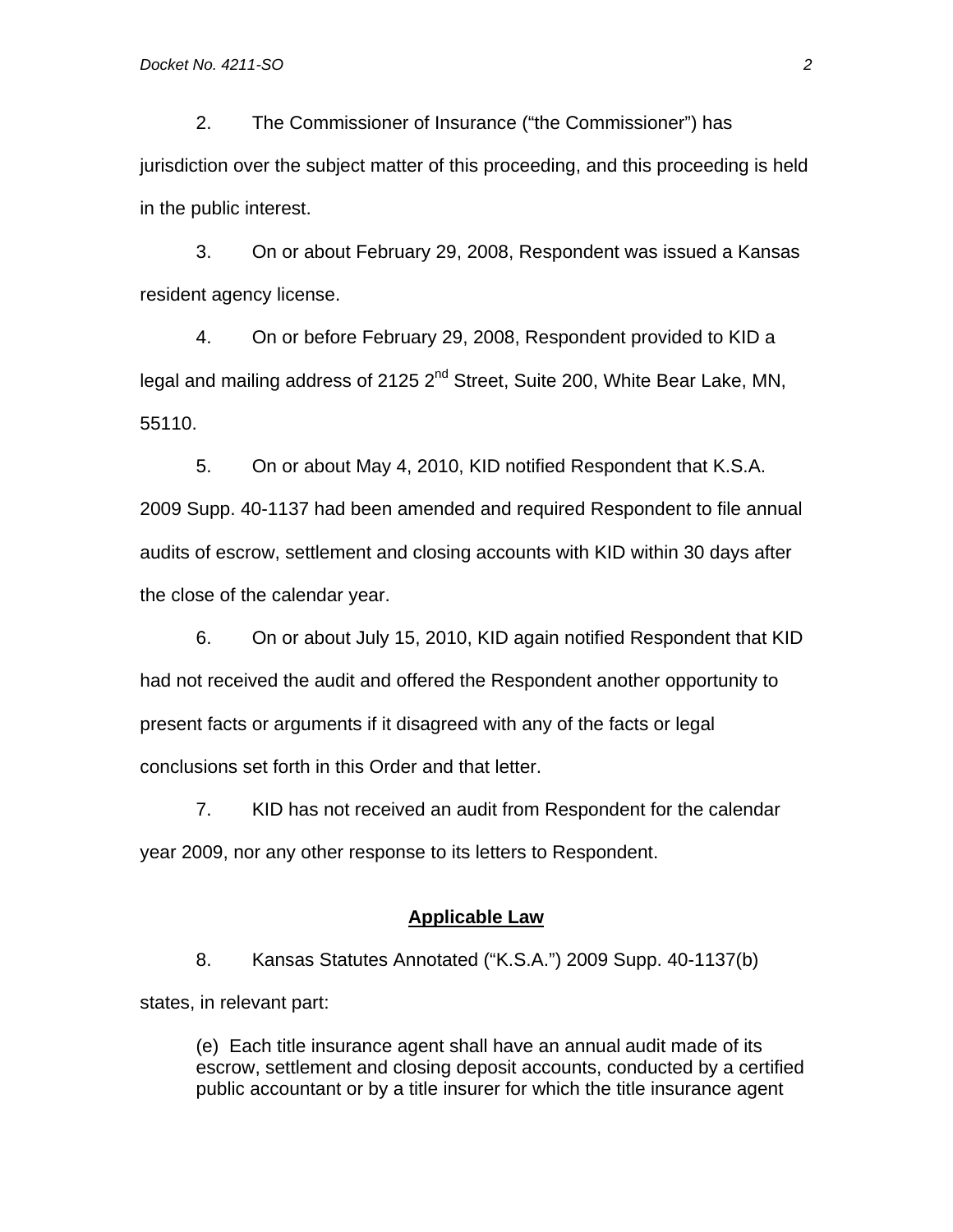has a licensing agreement. The title insurance agent shall provide a copy of the audit report to the commissioner within 30 days after the close of the calendar year for which an audit is required.

- 9. K.S.A. 2009 Supp. 40-4909 states, in relevant part:
	- (a) The commissioner may deny, suspend, revoke or refuse renewal of any license issued under this act if the commissioner finds that the applicant or license holder has:
		- (2) Violated:

 (A) Any provision of chapter 40 of the Kansas Statutes Annotated, and amendments thereto, or any rule and regulation promulgated thereunder.

- (f) Whenever the commissioner imposes any administrative penalty or denies, suspends, revokes or refuses renewal of any license pursuant to subsection (a), any costs incurred as a result of conducting an administrative hearing authorized under the provisions of this section shall be assessed against the person who is the subject of the hearing or any business entity represented by such person who is the party to the matters giving rise to the hearing. As used in this subsection, "costs" shall include witness fees, mileage allowances, any costs associated with the reproduction of documents which become a part of the hearing record and the expense of making a record of the hearing.
- (h) In lieu of taking any action under subsection (a), the commissioner may:
	- (2) issue an order imposing an administrative penalty up to a maximum of \$500 for each violation but not to exceed \$2,500 for the same violation occurring within any six consecutive calendar months from the date of the original violation unless such person knew or should have known that the violative act could give rise to disciplinary action under subsection (a). If such person knew or reasonably should have known the violative act could give rise to any disciplinary proceeding authorized by subsection (a), the commissioner may impose a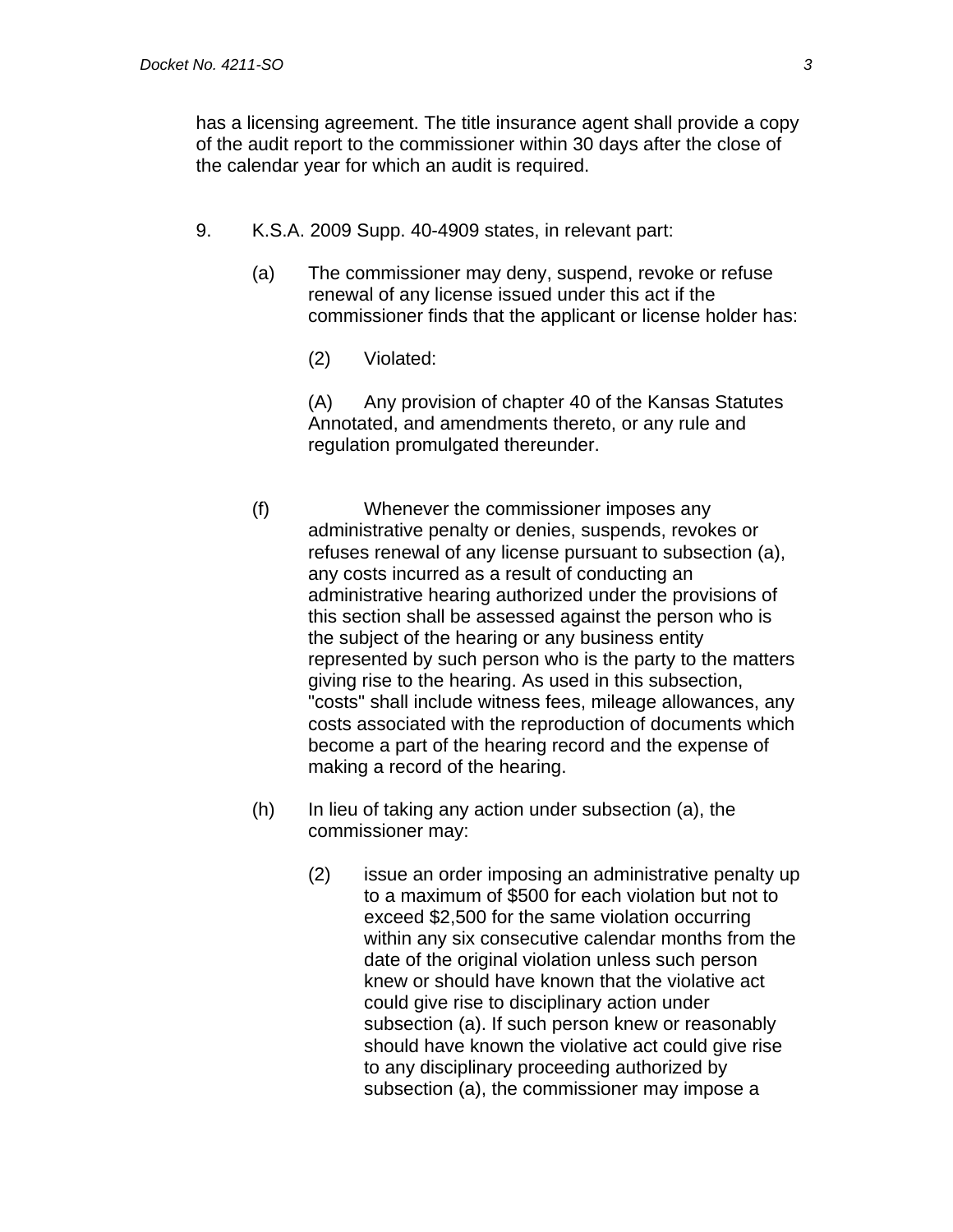penalty up to a maximum of \$1,000 for each violation but not to exceed \$5,000 for the same violation occurring within any six consecutive calendar months from the date of the imposition of the original administrative penalty.

#### **Conclusions of Law**

10. The Commissioner has jurisdiction over Respondent as well as the subject matter of this proceeding, and such proceeding is held in the public interest.

11. Based on the facts and circumstances set forth herein, Northwest Title Agency Inc failed to file in a timely manner an annual audit within 30 days after the close of the calendar year 2009 in violation of K.S.A. 2009 Supp. 40- 1137.

#### **Policy Reasons for Decision**

12. The Commissioner determines that it is in the public interest to protect consumers from licensed agencies that are not in compliance with statutory requirements enacted to protect the public.

# **IT IS THEREFORE ORDERED BY THE COMMISSIONER OF INSURANCE THAT:**

1. Northwest Title Agency Inc's resident title agency license is hereby revoked and Respondent shall cease and desist from conducting any business in Kansas as a title agency.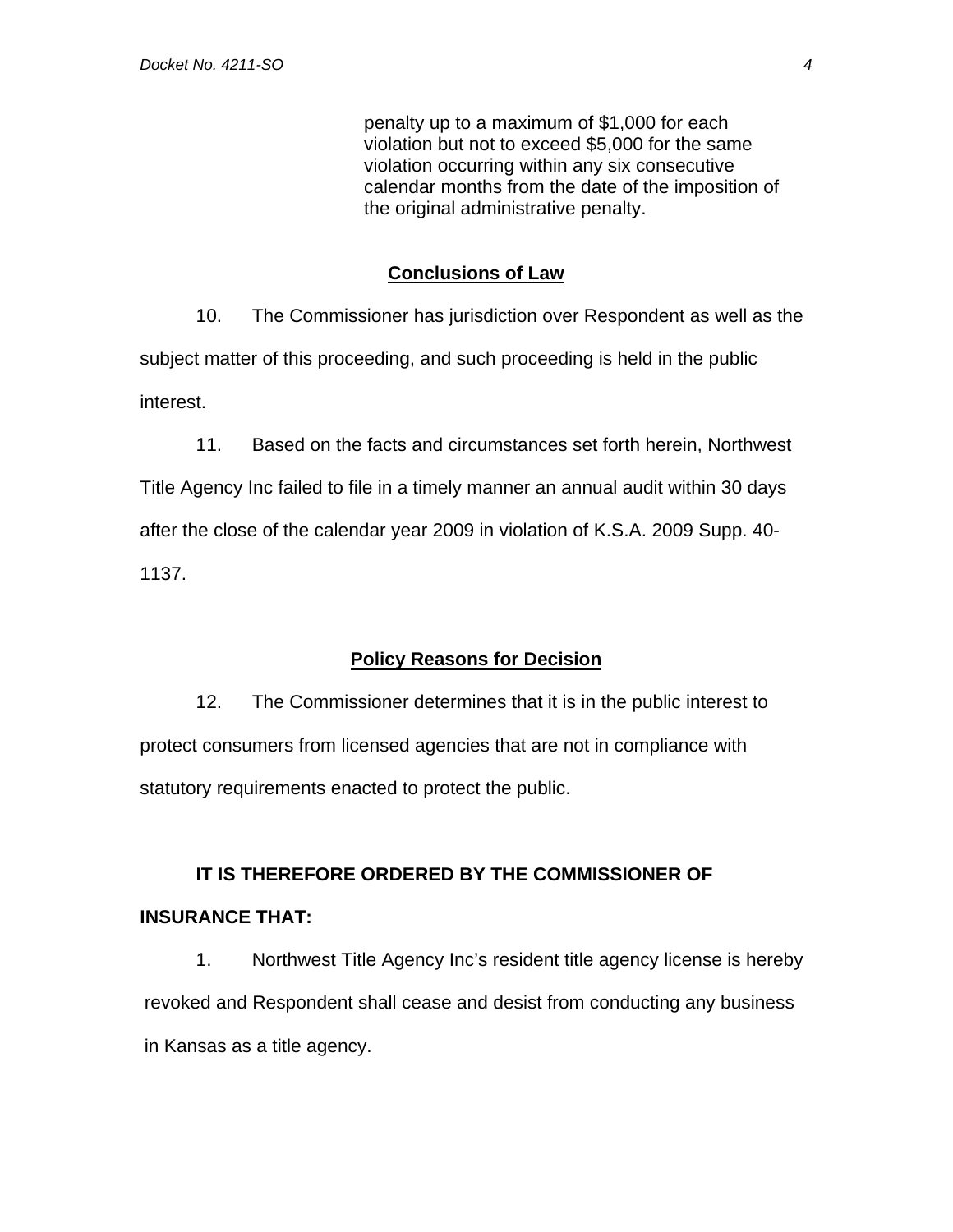2. Northwest Title Agency Inc shall remit to the Kansas Insurance Department an administrative penalty in the sum of one thousand dollars (\$1,000) for violating K.S.A. 2009 Supp. 40-1137.

3. The Commissioner of Insurance retains jurisdiction over this matter to issue any and all further Orders deemed appropriate or to take such further action as necessary to dispose of this matter.

#### **Notice of Right to Hearing or Appeal**

You are entitled to a hearing pursuant to K.S.A. 2009 Supp. 77-537, the Kansas Administrative Procedure Act. If you desire a hearing, you must file a written request for a hearing with:

> John W. Campbell, General Counsel Kansas Insurance Department 420 S.W. 9th Street Topeka, Kansas 66612.

This request must be filed within fifteen (15) days from the date of service of this Order. If you request a hearing, the Kansas Insurance Department will notify you of the time and place of the hearing and information on the procedures, right of representation, and other rights of parties relating to the conduct of the hearing, before commencement of same.

If a hearing is not requested in the time and manner stated above, this Order shall become effective as a Final Order upon the expiration of time for requesting a hearing, pursuant to K.S.A. 77-613. In the event that you file a petition for judicial review, pursuant to K.S.A. 77-613(e), the agency officer to be served on behalf of the Kansas Insurance Department is: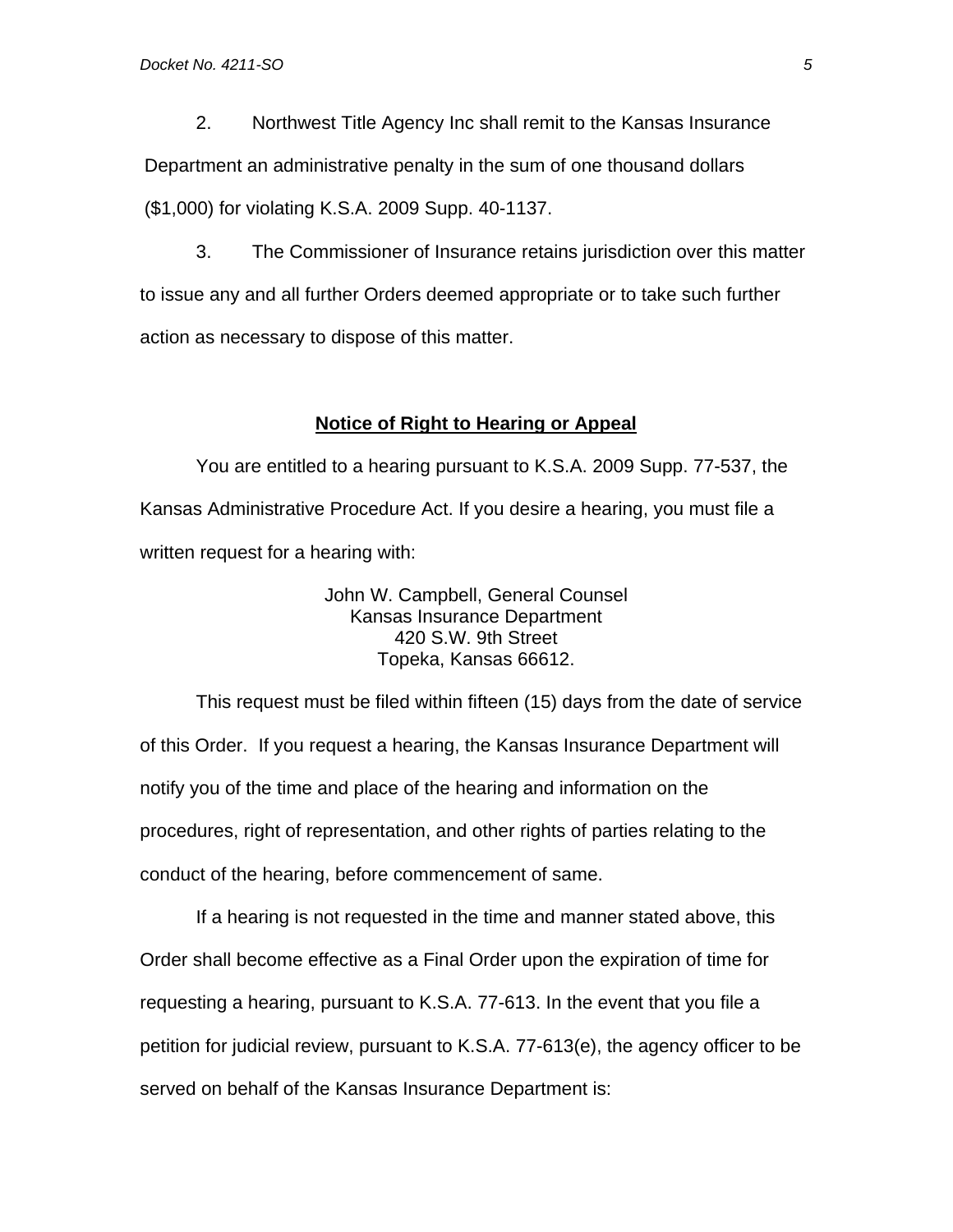John W. Campbell, General Counsel Kansas Insurance Department 420 S.W. 9th Street Topeka, Kansas 66612.

## **IT IS SO ORDERED THIS \_\_17th\_\_\_ DAY OF SEPTEMBER, 2010, IN**

**THE CITY OF TOPEKA, COUNTY OF SHAWNEE, STATE OF KANSAS.** 



\_/s/ Sandy Praeger\_\_\_\_\_\_\_\_\_\_\_\_\_\_\_\_ Commissioner of Insurance

 \_/s/ John W. Campbell\_\_\_\_\_\_\_\_\_\_\_\_\_ John W. Campbell General Counsel

Approved and Submitted by:

\_/s/ John Wine\_\_\_\_\_\_\_\_\_\_\_\_\_\_\_\_\_\_\_\_ John Wine Staff Attorney